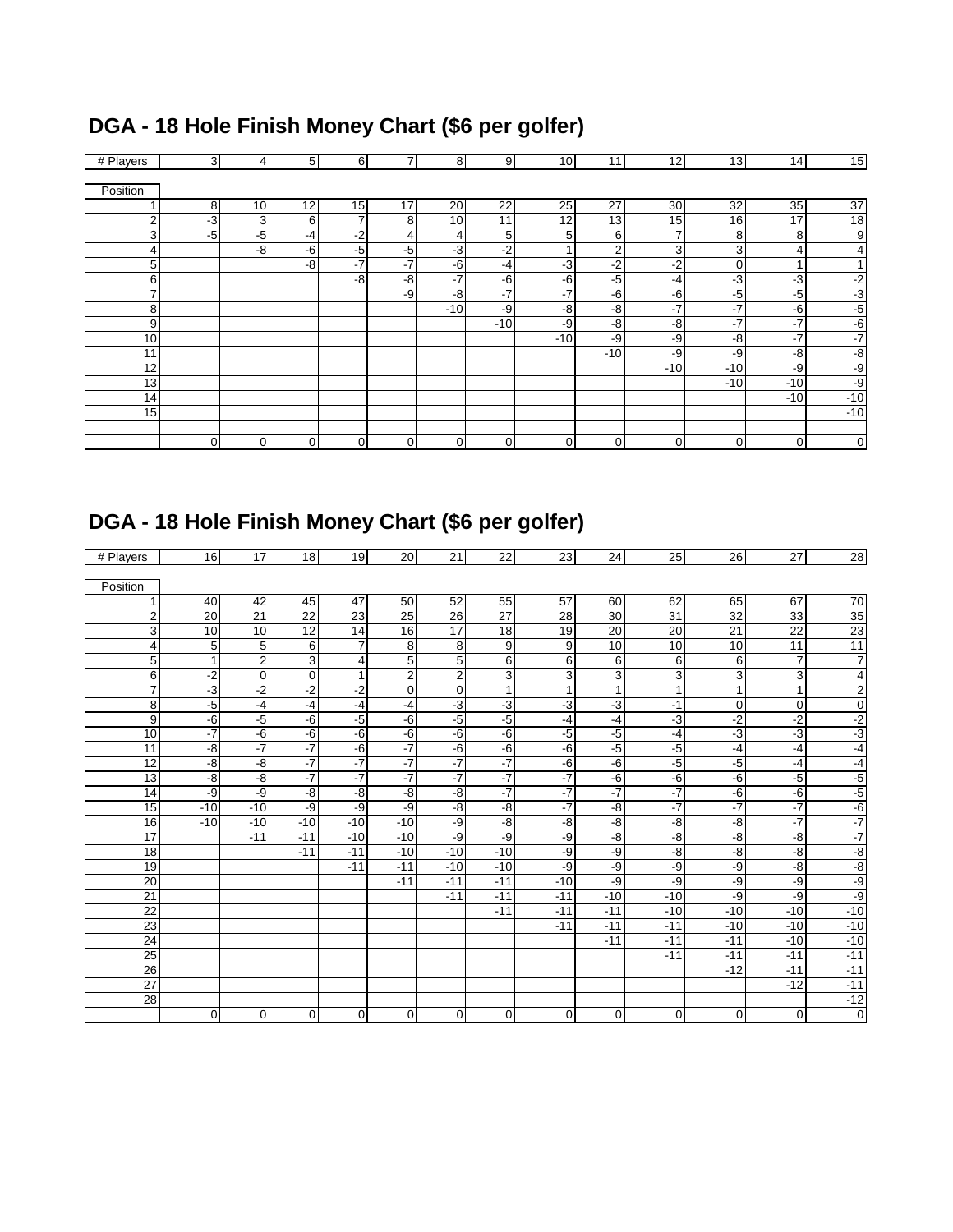| # Players<br>Position | 29                      | 30              | 31                 | 32             | 33                      | 34             | 35             | 36                      | 37                      | 38                 | 39                      | 40              |
|-----------------------|-------------------------|-----------------|--------------------|----------------|-------------------------|----------------|----------------|-------------------------|-------------------------|--------------------|-------------------------|-----------------|
|                       |                         |                 |                    |                |                         |                |                |                         |                         |                    |                         |                 |
|                       |                         |                 |                    |                |                         |                |                |                         |                         |                    |                         |                 |
|                       |                         |                 |                    |                |                         |                |                |                         |                         |                    |                         |                 |
| 1                     | 72                      | 75              | 77                 | 80             | 82                      | 85             | 87             | 90                      | 92                      | 95                 | 97                      | 100             |
| $\overline{2}$        | 36                      | 37              | 38                 | 40             | 41                      | 42             | 43             | 45                      | 46                      | 47                 | 48                      | 50              |
| 3                     | 24                      | $\overline{25}$ | $\overline{26}$    | 26             | $\overline{27}$         | 28             | 29             | 30                      | 31                      | $\overline{32}$    | 33                      | 33              |
| $\overline{4}$        | $\overline{12}$         | $\overline{12}$ | 13                 | 13             | 13                      | 14             | 14             | 15                      | 15                      | 16                 | 16                      | 16              |
| 5                     | $\overline{7}$          | 7               | 8                  | 8              | 8                       | 8              | 8              | 9                       | 9                       | 9                  | 9                       | 10              |
| $\overline{6}$        | 4                       | 4               | 4                  | 5              | $\overline{5}$          | 5              | 5              | 5                       | $\overline{5}$          | 5                  | 5                       | $\overline{6}$  |
| $\overline{7}$        | $\overline{\mathbf{c}}$ | $\overline{c}$  | 3                  | 3              | 3                       | 3              | 3              | $\overline{3}$          | $\overline{\mathbf{4}}$ | 4                  | 4                       | 5               |
| 8                     | $\mathbf{1}$            | $\mathbf{1}$    | $\overline{c}$     | $\mathbf 2$    | $\overline{\mathbf{c}}$ | $\mathbf 2$    | $\mathbf 2$    | $\overline{2}$          | 3                       | 3                  | 3                       | $\overline{4}$  |
| 9                     | $\overline{1}$          | $\mathbf{1}$    | $\overline{1}$     | $\overline{1}$ | $\overline{\mathbf{2}}$ | $\overline{2}$ | $\overline{2}$ | $\overline{\mathbf{2}}$ | $\overline{2}$          | $\overline{2}$     | $\overline{\mathbf{c}}$ | 3               |
| 10                    | $\mathbf 0$             | $\mathbf 0$     | $\mathbf 0$        | $\mathbf 0$    | $\mathbf 1$             | $\mathbf{1}$   | $\mathbf{1}$   | $\mathbf{1}$            | $\mathbf{1}$            | $\mathbf{1}$       | $\overline{2}$          | $\overline{2}$  |
| $\overline{11}$       | $-2$                    | $-1$            | $-1$               | $-1$           | $-1$                    | $-1$           | $\mathbf 0$    | $\overline{0}$          | 0                       | $\mathbf 0$        | $\mathbf{1}$            | $\overline{1}$  |
| 12                    | $-3$                    | $-3$            | $-3$               | $-2$           | $-2$                    | $-2$           | $-1$           | $-1$                    | $-1$                    | $-1$               | $\mathbf 0$             | $\overline{0}$  |
| 13                    | $-5$                    | $-4$            | $-4$               | ٦J             | ٠3                      | $-3$           | $-2$           | $-2$                    | $-2$                    | $-2$               | $-1$                    | $-1$            |
| 14                    | -6                      | -6              | $-5$               | $-4$           | $-4$                    | -4             | $-3$           | $-3$                    | $-3$                    | $-2$               | $-2$                    | $\frac{-2}{-3}$ |
| 15                    | $-7$                    | $-7$            | $-6$               | $-5$           | $-5$                    | $-4$           | $-4$           | $-4$                    | $-4$                    | $-3$               | $-3$                    |                 |
| 16                    | $-7$                    | $-7$            | $-7$               | $-6$           | $-5$                    | $-5$           | $-5$           | $-5$                    | $-4$                    | $-4$               | $-4$                    | $-3$            |
| 17                    | $-8$                    | $-7$            | $\overline{\cdot}$ | $-7$           | $-6$                    | $-5$           | $-5$           | $-5$                    | $-5$                    | $-5$               | $-5$                    | $-4$            |
| 18                    | $-8$                    | $-\frac{8}{5}$  | -7                 | $-7$           | $-7$                    | -6             | $-6$           | $-6$                    | $-5$                    | $-5$               | $-5$                    | $-5$            |
| 19                    | $-8$                    | $-8$            | $-8$               | $-7$           | $-7$                    | $-7$           | $-7$           | $-7$                    | $-6$                    | $-5$               | $-6$                    | $-6$            |
| $\overline{20}$       | -9                      | -8              | -8                 | -8             | -8                      | $-7$           | $-7$           | $-7$                    | $-7$                    | $-\overline{6}$    | $-6$                    | $-6$            |
| $\overline{21}$       | $-9$                    | $-9$            | $-8$               | -8             | $-8$                    | -8             | $-7$           | $-7$                    | $-7$                    | $\overline{\cdot}$ | $\overline{\cdot}$      | $-7$<br>$-7$    |
| 22                    | $-10$                   | -9              | $-9$               | $-9$           | $-8$                    | -8             | $-\frac{8}{5}$ | $-8$                    | $-8$                    | $\overline{\cdot}$ | $\overline{\cdot}$      |                 |
| 23                    | $-10$                   | $-10$           | -9                 | $-9$           | -9                      | -8             | $-\frac{8}{5}$ | -8                      | -8                      | -8                 | $-7$                    | $-7$            |
| 24                    | $-10$                   | $-10$           | $-10$              | $-10$          | $-9$                    | -9             | -9             | $-8$                    | $-8$                    | -8                 | -8                      | $rac{-8}{-8}$   |
| 25                    | $-11$                   | $-10$           | $-10$              | $-10$          | $-10$                   | $-10$          | $-9$           | -9                      | $-9$                    | $-9$               | $-8$                    |                 |
| 26                    | $-11$                   | $-11$           | $-11$              | $-11$          | $-10$                   | $-10$          | $-10$          | -9                      | $-9$                    | $-9$               | -9                      | $-9$            |
| $\overline{27}$       | $-11$                   | $-11$           | $-11$              | $-11$          | $-11$                   | $-11$          | $-10$          | $-10$                   | -9                      | $-9$               | -9                      | -9              |
| $\overline{28}$       | $-12$                   | $-11$           | $-11$              | $-11$          | $-11$                   | $-11$          | $-11$          | $-10$                   | $-10$                   | $-10$              | -9                      | $-9$            |
| 29                    | $-12$                   | $-12$           | $-12$              | $-12$          | $-11$                   | $-11$          | $-11$          | $-11$                   | $-10$                   | $-10$              | $-10$                   | $-10$           |
| 30                    |                         | $-12$           | $-12$              | $-12$          | $-12$                   | $-11$          | $-11$          | $-11$                   | $-11$                   | $-10$              | $-10$                   | $-10$           |
| 31                    |                         |                 | $-13$              | $-12$          | $-12$                   | $-12$          | $-11$          | $-11$                   | $-11$                   | $-11$              | $-10$                   | $-10$           |
| 32                    |                         |                 |                    | $-13$          | $-12$                   | $-12$          | $-12$          | $-11$                   | $-11$                   | $-11$              | $-11$                   | $-10$           |
| 33                    |                         |                 |                    |                | $-13$                   | $-12$          | $-12$          | $-12$                   | $-11$                   | $-11$              | $-11$                   | $-11$           |
| 34                    |                         |                 |                    |                |                         | $-13$          | $-12$          | $-12$                   | $-12$                   | $-11$              | $-11$                   | $-11$           |
| 35                    |                         |                 |                    |                |                         |                | $-13$          | $-12$                   | $-12$                   | $-12$              | $-11$                   | $-11$           |
| 36                    |                         |                 |                    |                |                         |                |                | $-13$                   | $-12$                   | $-12$              | $-12$                   | $-12$           |
| 37                    |                         |                 |                    |                |                         |                |                |                         | $-13$                   | $-13$              | $-12$                   | $-12$           |
| $\overline{38}$       |                         |                 |                    |                |                         |                |                |                         |                         | $-13$              | $-13$                   | $-13$           |
| 39                    |                         |                 |                    |                |                         |                |                |                         |                         |                    | $-13$                   | $-13$           |
| 40                    |                         |                 |                    |                |                         |                |                |                         |                         |                    |                         | $-13$           |
|                       | $\mathbf 0$             | 0               | $\mathbf 0$        | 0              | $\mathbf 0$             | 0              | 0              | 0                       | $\boldsymbol{0}$        | 0                  | $\mathbf 0$             | $\overline{0}$  |

# **DGA - 18 Hole Finish Money Chart**